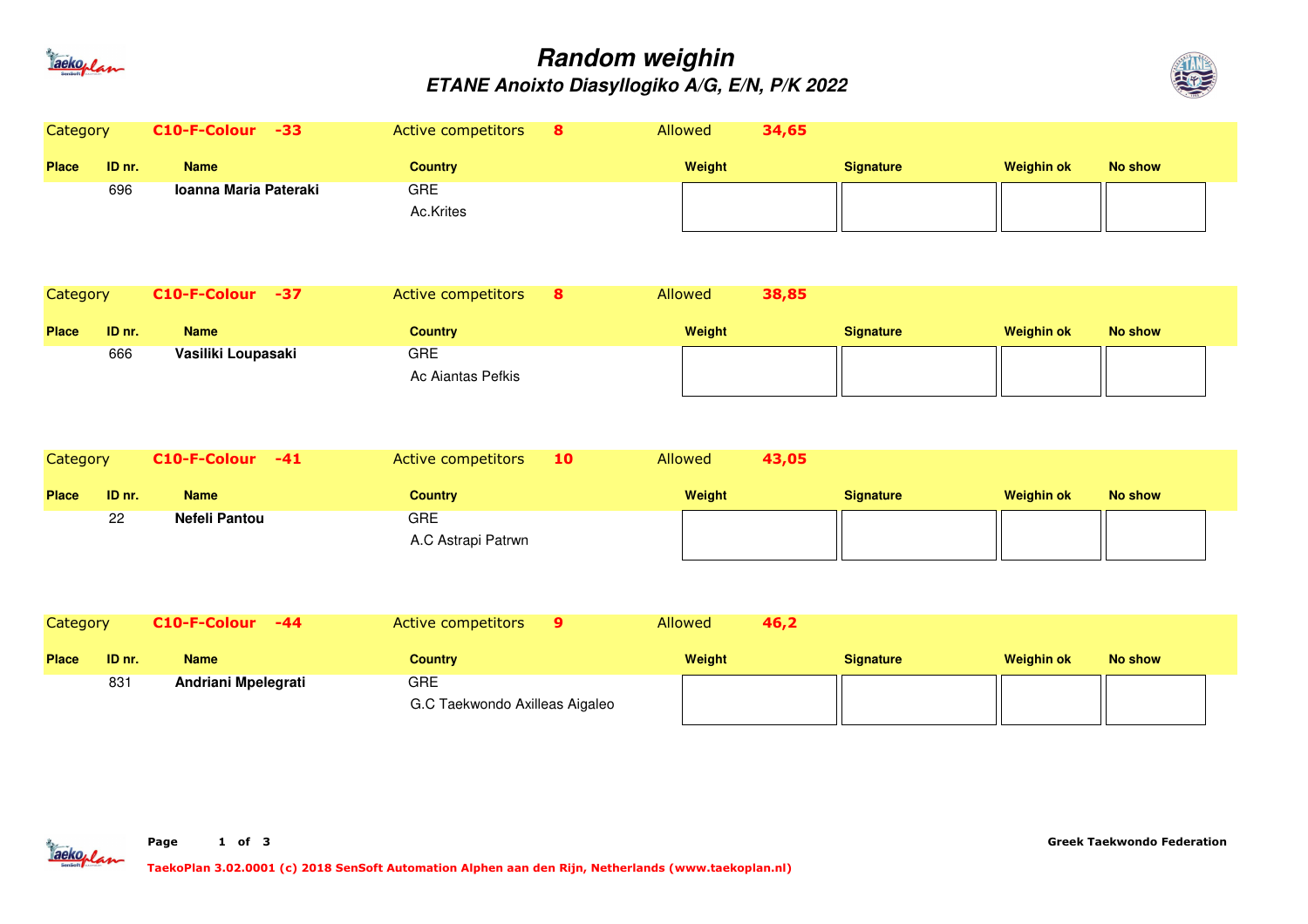

## **Random weighinETANE Anoixto Diasyllogiko A/G, E/N, P/K 2022**



| Category        |        | C10-F-Colour -47              | Active competitors                         | 7                       | Allowed<br>49,35 |                  |                   |                |  |
|-----------------|--------|-------------------------------|--------------------------------------------|-------------------------|------------------|------------------|-------------------|----------------|--|
| <b>Place</b>    | ID nr. | <b>Name</b>                   | <b>Country</b>                             |                         | Weight           | <b>Signature</b> | <b>Weighin ok</b> | <b>No show</b> |  |
|                 | 6      | <b>MARIA-ANNA FILOU</b>       | <b>GRE</b><br>A.C Aiolos                   |                         |                  |                  |                   |                |  |
| <b>Category</b> |        | C10-F-Colour<br>$-59$         | Active competitors                         | 5                       | 61,95<br>Allowed |                  |                   |                |  |
| <b>Place</b>    | ID nr. | <b>Name</b>                   | <b>Country</b>                             |                         | Weight           | <b>Signature</b> | <b>Weighin ok</b> | <b>No show</b> |  |
|                 | 765    | <b>Maria Kotsi</b>            | <b>GRE</b><br>Asg TKD Melission            |                         |                  |                  |                   |                |  |
| Category        |        | C11-F-Colour -33              | Active competitors                         | $\overline{\mathbf{z}}$ | 34,65<br>Allowed |                  |                   |                |  |
| <b>Place</b>    | ID nr. | <b>Name</b>                   | <b>Country</b>                             |                         | Weight           | <b>Signature</b> | <b>Weighin ok</b> | <b>No show</b> |  |
|                 | 205    | Athanasia Karadimitri         | <b>GRE</b><br>A.C. Aiantas Agiou Dimitriou |                         |                  |                  |                   |                |  |
| <b>Category</b> |        | C11-F-Colour -37              | Active competitors                         | $\overline{\mathbf{z}}$ | 38,85<br>Allowed |                  |                   |                |  |
| <b>Place</b>    | ID nr. | <b>Name</b>                   | <b>Country</b>                             |                         | Weight           | <b>Signature</b> | <b>Weighin ok</b> | <b>No show</b> |  |
|                 | 245    | <b>Dimitra Palaiothodorou</b> | <b>GRE</b>                                 |                         |                  |                  |                   |                |  |

aekoplan

A.C. Alkimachos Zakynthos